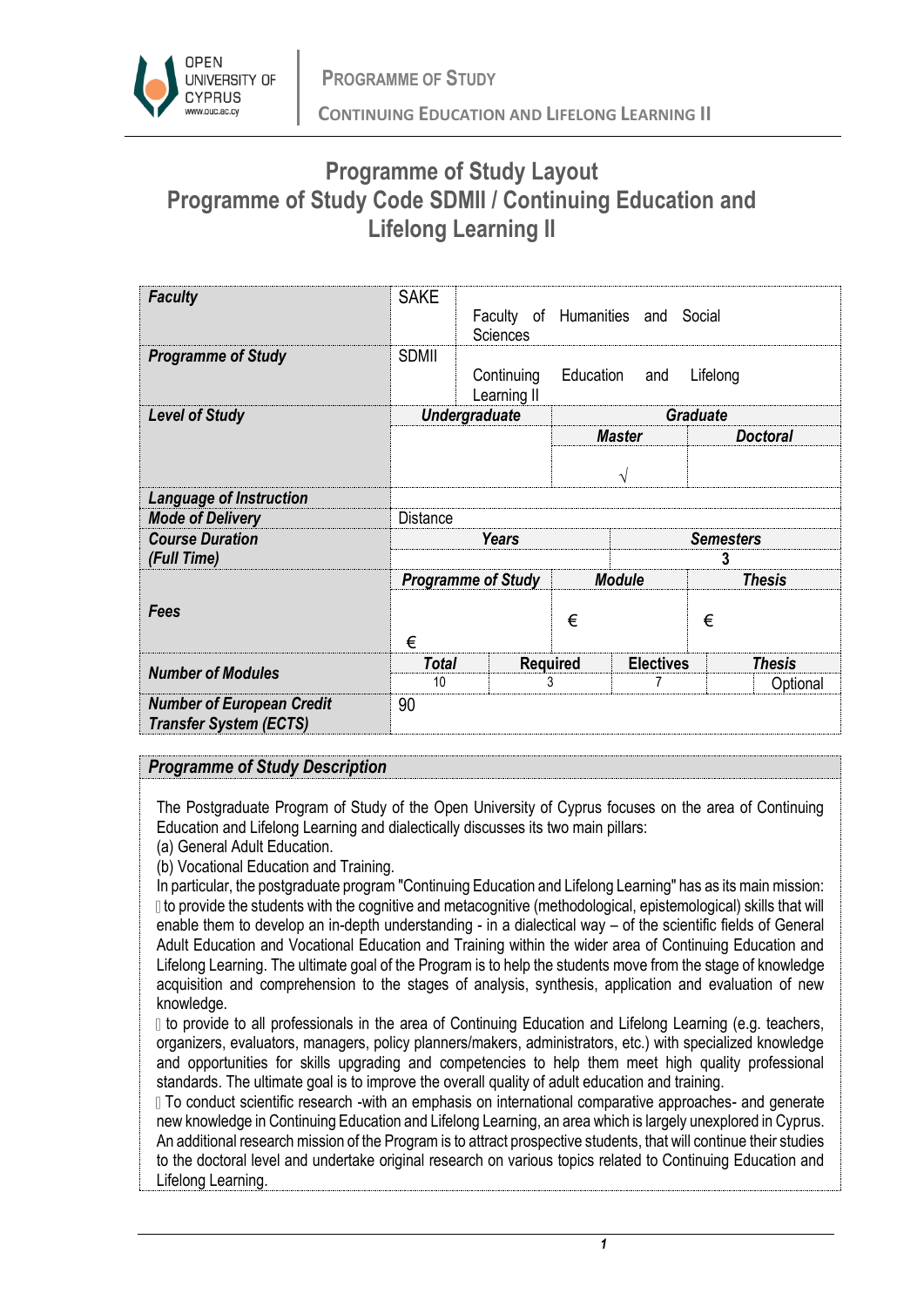

|   | <b>Admission requirements</b>                                                                       |
|---|-----------------------------------------------------------------------------------------------------|
|   |                                                                                                     |
|   |                                                                                                     |
|   |                                                                                                     |
|   | Possession of a Bachelor's degree by a recognized higher education institution in Cyprus or abroad. |
|   |                                                                                                     |
|   | Very good command of the English language, necessary for the study of the relevant international    |
|   |                                                                                                     |
|   | academic literature.                                                                                |
|   |                                                                                                     |
| 3 |                                                                                                     |
|   |                                                                                                     |
|   | Adequate computer skills so that students can meet the educational requirements of the Program      |

| <b>Programme of Study Academic Specializations</b> |                                                   |  |  |  |  |  |  |
|----------------------------------------------------|---------------------------------------------------|--|--|--|--|--|--|
| <b>Specialization</b>                              | <b>Awarded Degree</b>                             |  |  |  |  |  |  |
| Continuing Education and Lifelong Learning         | <b>MAGISTER ARTIUM</b>                            |  |  |  |  |  |  |
|                                                    | <b>CONTINUING EDUCATION AND LIFELONG LEARNING</b> |  |  |  |  |  |  |

| <b>Programme of Study Layout</b>      |                                                                                                                                                     |                 |                 |                      |                 |                 |             |  |  |
|---------------------------------------|-----------------------------------------------------------------------------------------------------------------------------------------------------|-----------------|-----------------|----------------------|-----------------|-----------------|-------------|--|--|
| <b>Modules</b>                        |                                                                                                                                                     | <b>Semester</b> | Required /      | <b>Pre-requisite</b> | Co-requisite    | <b>Workload</b> |             |  |  |
|                                       |                                                                                                                                                     |                 | <b>Elective</b> | <b>Modules</b>       | <b>Modules</b>  | <b>Hours</b>    | <b>ECTS</b> |  |  |
| <b>Common for all Specializations</b> |                                                                                                                                                     |                 |                 |                      |                 |                 |             |  |  |
| <b>SDMII513</b>                       | Introduction to<br>Continuing Education<br>and Lifelong Learning                                                                                    | 1               | Required        |                      |                 | $375 -$<br>450  | 15          |  |  |
| <b>SDM512</b>                         | Theoretical<br>Foundations of<br>Vocational Education<br>and Training                                                                               | 1               | Elective        |                      | <b>SDMII513</b> | $375 -$<br>450  | 15          |  |  |
| <b>SDM611</b>                         | International Trends in<br>Continuing Education<br>and Lifelong Learning<br>- Comparing Systems<br>and Practices                                    | 1               | Elective        |                      | <b>SDMII513</b> | $375 -$<br>450  | 15          |  |  |
| <b>SDMII521</b>                       | Planning, Organization<br>and Evaluation of<br>Continuing Education,<br>Lifelong Learning and<br><b>Vocational Education</b><br>& Training programs | $\overline{2}$  | Required        | <b>SDMII513</b>      |                 | $375 -$<br>450  | 15          |  |  |
| <b>SDM612</b>                         | Research<br>Methodology in<br>Continuing Education<br>and Lifelong Learning                                                                         | $\overline{c}$  | Required        | <b>SDMII513</b>      |                 | $375 -$<br>450  | 15          |  |  |
| <b>SDM621</b>                         | Critical Reflection in<br>Adult Learning and<br>Education                                                                                           | 3               | Elective        | <b>SDMII513</b>      |                 | $375 -$<br>450  | 15          |  |  |
| <b>SDM6221</b>                        | Access and<br>Participation of Adults<br>in Education                                                                                               | 3               | Elective        | <b>SDMII513</b>      |                 | $375 -$<br>450  | 15          |  |  |